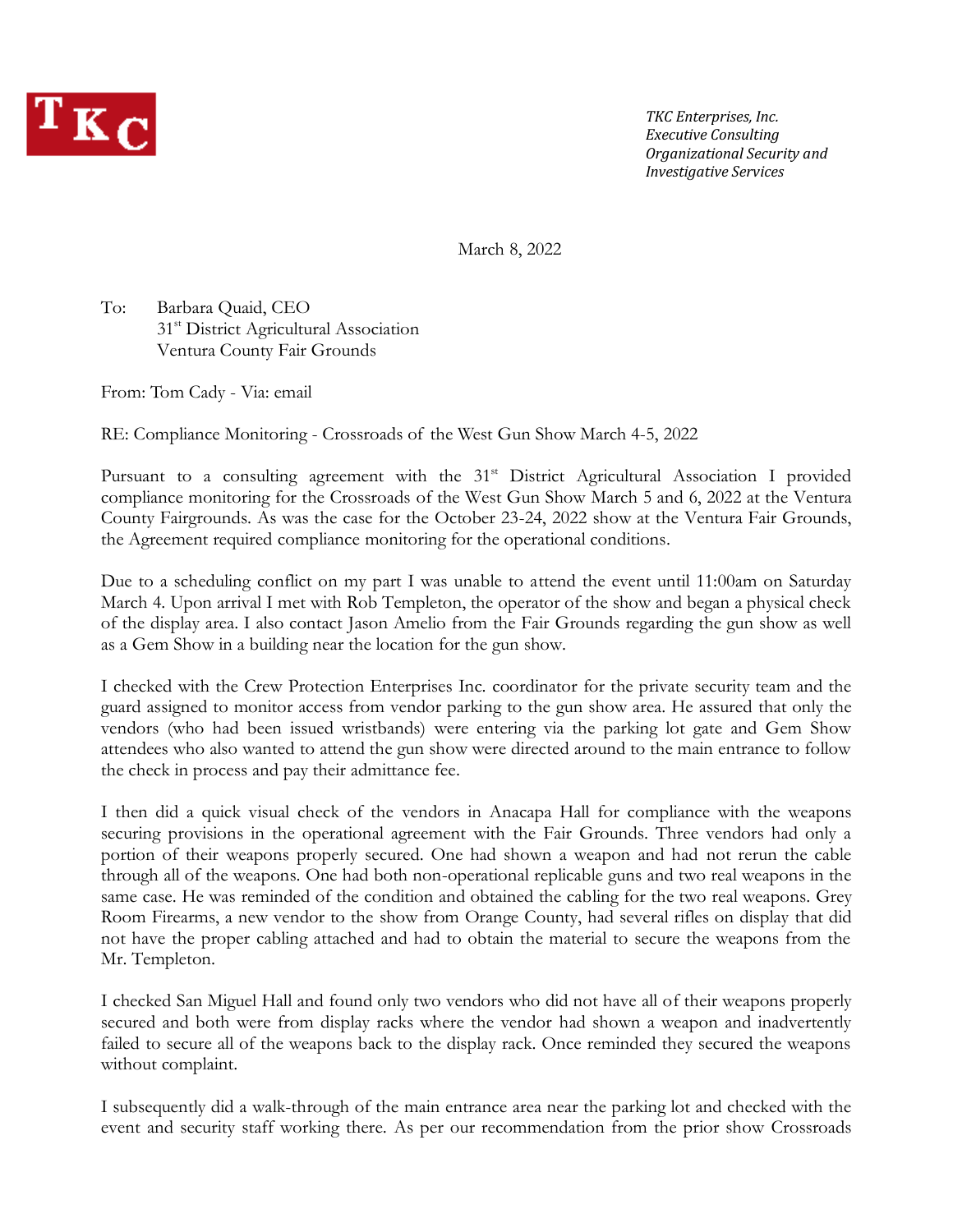had gun check signage however the high wind was constantly blowing the sign down. The armed guards working the gun check desk were doing a good job in verbally catching individuals coming in with a firearm so they can be tagged and disabled with a zip ties or taken back out to the person's vehicle. We discussed the protocol for attendees with firearms leaving the event site. The guards were reminded that no reloading should occur in the fairgrounds proper. Attendees were told by the guards to leave the premise before reloading their weapon/s.

The required education area as specified in Exhibit G was setup just outside the entrance. There was also a gun safety certification booth inside Anacapa Hall.

In Anacapa Grey Room Firearms had to be directed to cable together some handguns that they had on display. They gave some push back regarding the requirements and I had Mr. Templeton speak with them and provide the material they needed to be in compliance. It should be noted that one of the owners subsequently told me that the clip from one of the display handguns had been stolen. He noted that they could not watch everything all the time and agreed that it was probably a good thing we required that the weapons be secured or the handgun itself might be missing as well.

Mr. Templton was consistent in advising the vendors that the gun show operation was under close scrutiny at the Ventura Fair Grounds and this aided in compliance / cooperation from the vendors who were anxious to see the show continue.

There was one vendor in each hall selling barrels, stocks and other parts for customizing weapons. The items did not include lower receiver kits nor did they have blanks for the manufacture of a lower receiver. One dealer in Anacapa did have drilling jigs for the accurate manufacture of a lower receiver. I spoke to him about the concerns over manufactured weapons and he agreed to place the stock of jigs behind the table and only leave one out for display. He secured the item so it could not be removed from the table. There were no lower receivers offered for sale by both vendors and no blanks that I could determine in their stock of items. I monitored these locations several times throughout the show.

One firearms vendor in Anacapa was using commercially purchased retractable security cable devices for their firearms. These devices which use light weight metal cabling and a setscrew to attach them to the firearm while the retraction housing can be attached to the table by screws. These are available for \$10.00 on Amazon [https://www.amazon.com/Xanwudu-Retractable-Double-Sided-Anti-Theft-](https://www.amazon.com/Xanwudu-Retractable-Double-Sided-Anti-Theft-Electronic/dp/B09MQNMNQG/ref=sr_1_3?keywords=Xanwudu&qid=1647139939&sr=8-3&th=1)[Electronic/dp/B09MQNMNQG/ref=sr\\_1\\_3?keywords=Xanwudu&qid=1647139939&sr=8-3&th=1](https://www.amazon.com/Xanwudu-Retractable-Double-Sided-Anti-Theft-Electronic/dp/B09MQNMNQG/ref=sr_1_3?keywords=Xanwudu&qid=1647139939&sr=8-3&th=1)

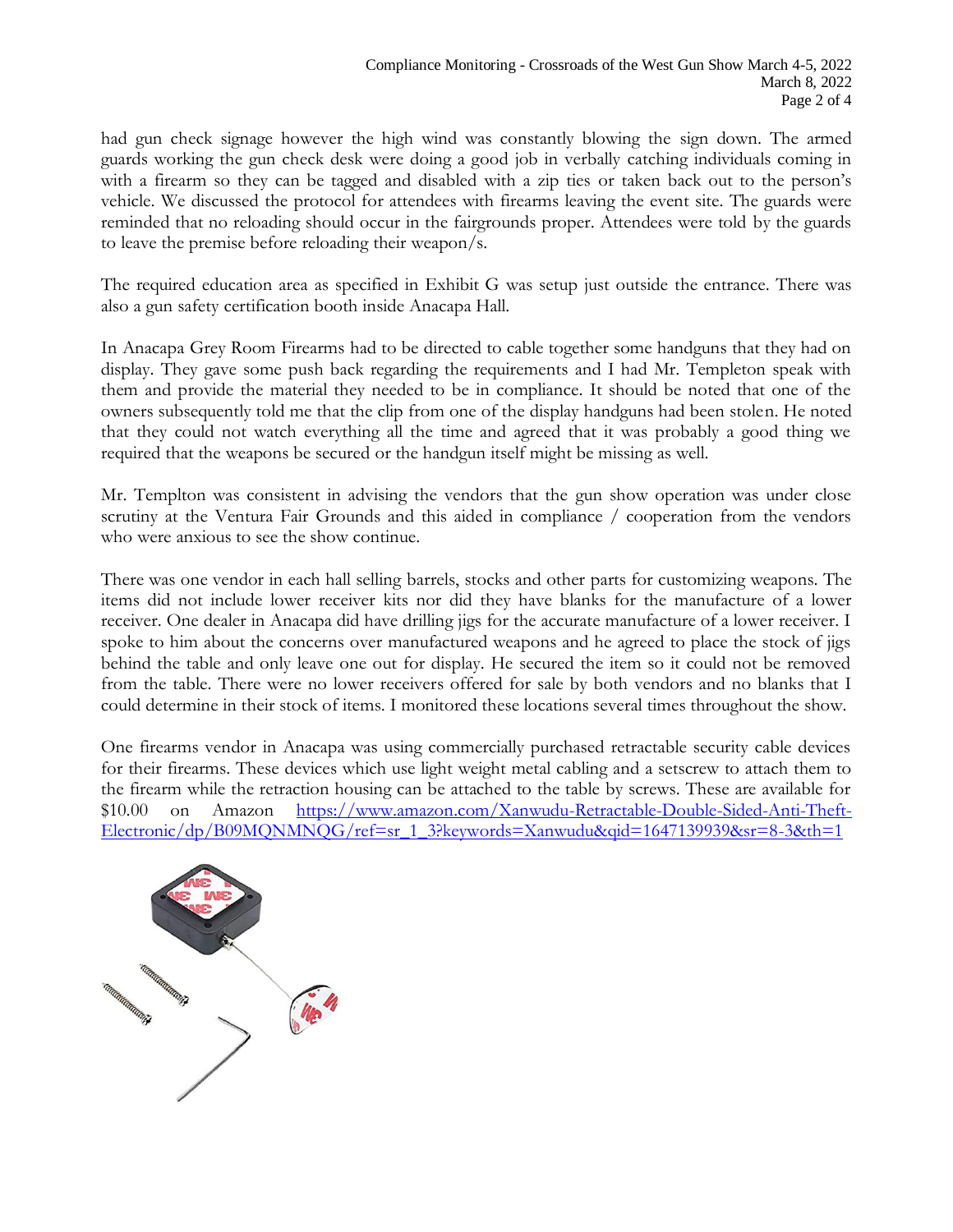Throughout the two days of the show I made several checks of the ammunition sales area to be sure the required instant background check for all purchasers was being conducted. The guard at the side entrance to the Anacapa Hall were helping with line management and keeping an eye on the background check-in area. The vendor at the show apparently sells ammo at near wholesale rates so attendees often purchase multiple calibers in various quantities. This is one of the busiest vendors in the entire show.

Throughout the show I also monitored the exits to the display halls to ensure no purchased weapons left the premise. All vendors appeared to be complying with the waiting period and purchasers were going to the federal firearms dealer desk to record their purchase/s.

On Sunday as the show opened there were some vendors late in setting up so full activation did not occur until around 9:00am. Some vendors failed to have all of their firearms cabled until I contacted them. All were cooperative and the failures appeared to be oversights.

Close to noon I found two vendors drinking beer in their booth in San Miguel Hall. I reminded them of the operational conditions for the show that prohibited vendors from consuming alcohol and had them pour the beer out in the restroom. I then contacted the security supervisor and requested that his rover guards makes specific note of any alcohol consumption by vendors.

Since all vendors are given a colored wrist band to wear and, as I understand the guidelines for the show, the vendors are prohibited from drinking alcohol during the operational hours for the show. For future shows perhaps the alcohol sales staff should be cautioned about selling to anyone with a wrist band.

During my interaction with the Crew Security supervisor I noted that he had a wired ear bud but no portable radio. He indicated that they did not have radios and were using cell phone calls and group text messages to communicate. I advised him that the lack of radios had been a problem at the previous show and was supposed to be addressed. Since the show operator Mr. Templeton was responsible for contracting the guard service he was notified of this deficiency. I advised him that it would be standard procedure for a security company to equip a team of guards at this large of a site and type of event with radio communication equipment. With the number of security posts and distances involved in the site plan it would be very hard for the guards to rapidly communicate with each other particularly in case of an emergence. I told him that I believed that the agreement also required that the security team have radios and leave one with him as the organizer.

When I checked the food/beverage sales area on Sunday additional chairs had been setup verses Saturday which was impacted strong cold wind so more attendees were eating and drinking near the sales area. This helped reduce the number of people going into the halls with drinks and food.

Toward the end of the show I spoke with Mr. Templeton and the security supervisor to reposition the entrance guards from outside Anacapa and San Miguel to just inside the door so they could help ensure attendees were not leaving with any unpurchased goods while the vendors were breaking down their booths. Most vendors had at least two workers but a few did not.

The guard near the ammunition sales area was supplemented by one of the roving guards to monitor foot traffic in and around the booth as they were using pallet jacks and a forklift to place merchandise